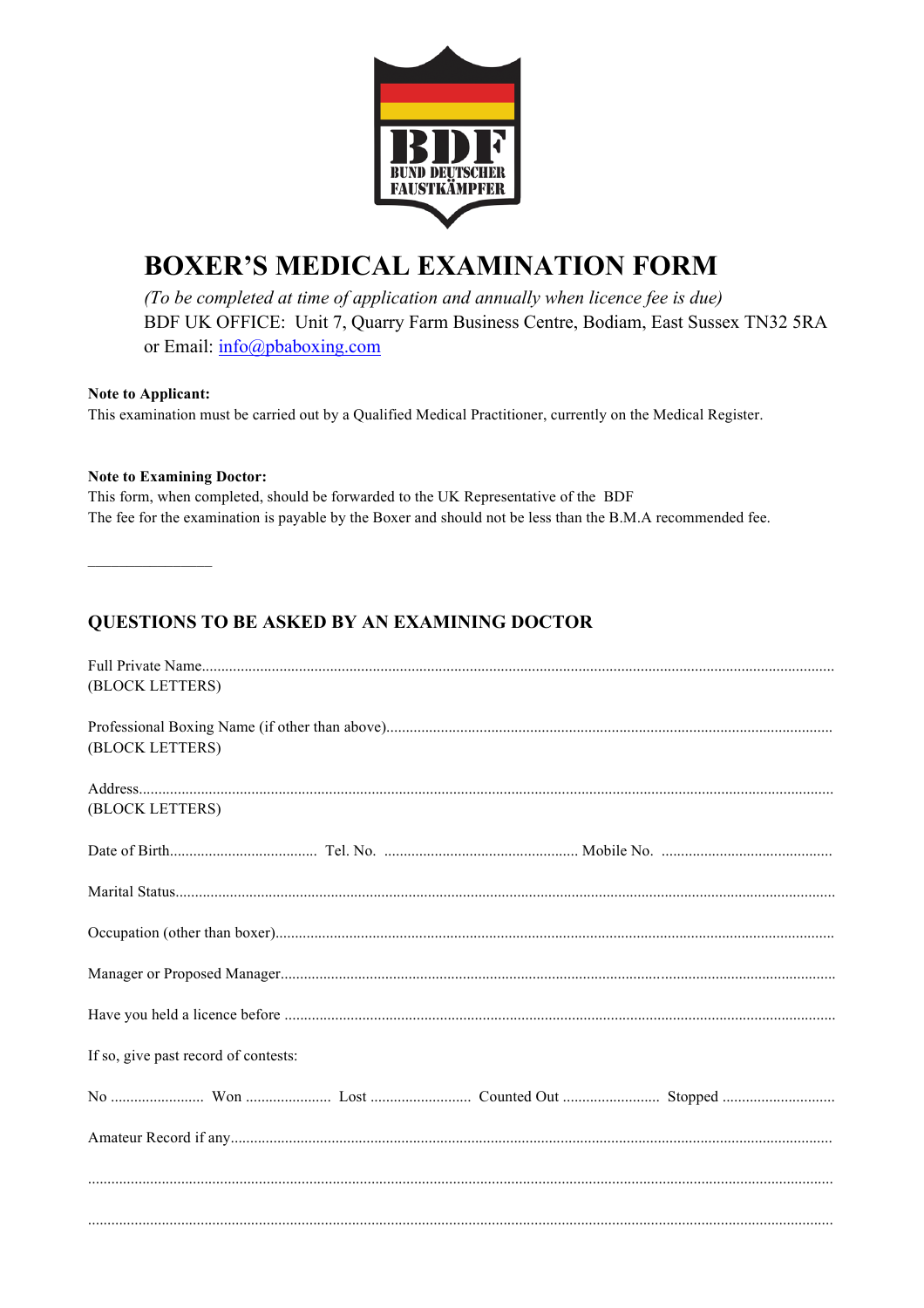| 1. |                                                                                                                                                         |
|----|---------------------------------------------------------------------------------------------------------------------------------------------------------|
| 2. |                                                                                                                                                         |
| 3. | Have you suffered at any time from any of the following (if so give full details, dates and doctors consulted<br>and results of investigations:         |
|    |                                                                                                                                                         |
|    |                                                                                                                                                         |
|    |                                                                                                                                                         |
|    |                                                                                                                                                         |
| 4. |                                                                                                                                                         |
| 5. |                                                                                                                                                         |
| 6. |                                                                                                                                                         |
| 7. |                                                                                                                                                         |
| 8. | Any chronic indigestion, stomach or duodenal ulcers, gall bladder or liver disease, appendicitis, hernia                                                |
| 9. | Any kidney or bladder problems, diabetes, renal colic, haematuria, venereal infections or prostatitus                                                   |
|    |                                                                                                                                                         |
|    |                                                                                                                                                         |
|    |                                                                                                                                                         |
|    |                                                                                                                                                         |
|    |                                                                                                                                                         |
|    |                                                                                                                                                         |
|    |                                                                                                                                                         |
|    |                                                                                                                                                         |
|    |                                                                                                                                                         |
|    | <b>Family History</b>                                                                                                                                   |
|    |                                                                                                                                                         |
|    |                                                                                                                                                         |
|    | I hereby give my consent to the BDF and its Medical Officers to contact my doctor to obtain medical information<br>pertaining to my application to box. |
|    |                                                                                                                                                         |
|    |                                                                                                                                                         |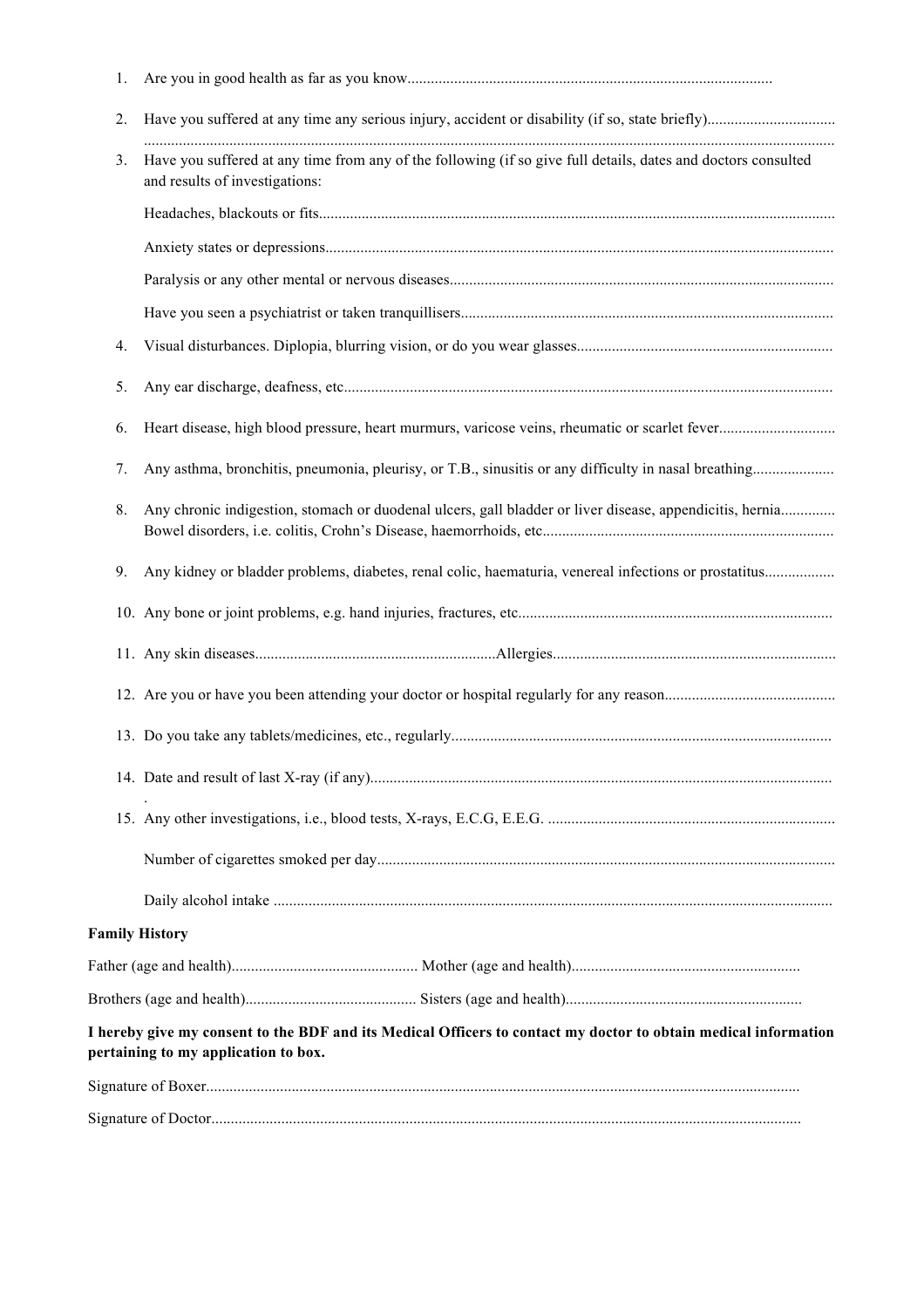#### **Examination**

| <b>Respiratory System</b> |                                           |
|---------------------------|-------------------------------------------|
|                           |                                           |
|                           |                                           |
| Abdomen                   |                                           |
|                           |                                           |
|                           |                                           |
|                           |                                           |
|                           | <b>Central Nervous Systems</b>            |
|                           |                                           |
|                           |                                           |
| Limbs                     |                                           |
|                           |                                           |
|                           |                                           |
|                           |                                           |
| <b>Skeletal System</b>    |                                           |
|                           |                                           |
|                           |                                           |
|                           |                                           |
|                           |                                           |
|                           | HIV & Hepatitis Vaccination and Screening |
|                           |                                           |
|                           |                                           |
|                           |                                           |
|                           |                                           |
|                           |                                           |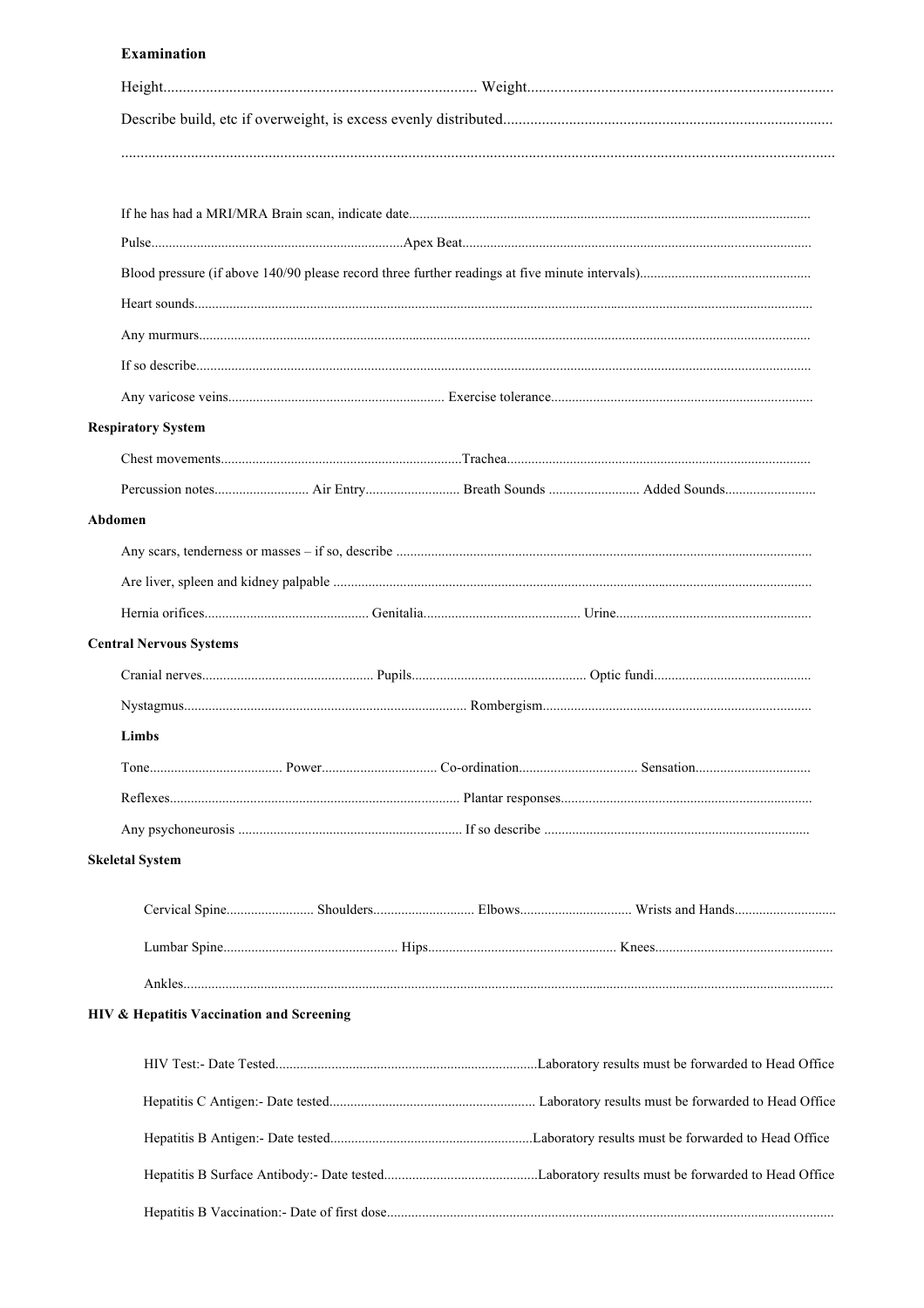**Please note that every boxer must complete the Hepatitis B Vaccination course, the course consists of three doses. The second dose is given one month after the first dose and the third dose is given five months after the second dose. This course must be completed and evidence of dates given must be forwarded to Head Office.**

#### **Ears**

Drum................................................... Hearing.............................................. Any otitus........................................

N.B. – if any abnormality noted, please investigate further and refer all relevant documents to the Chief Medical Officer at the UK Office of the BDF representative with this form.

Date of examination ................................................................................................................................................

### **I AM SATISFIED AS TO THE CORRECT IDENTITY OF THE EXAMINEE WHO HAS PRODUCED FOR ME HIS BOXER'S LICENCE OR PASSPORT, OR ALTERNATIVELY, I CONFIRM HIS LIKENESS BY SIGNING THE ATTACHED PHOTOGRAPH.**

Signature and stamp of examining doctor................................................................................................................

..................................................................................................................................................................................

..................................................................................................................................................................................

#### **EYE TEST**

| Eyes to be completed by an Ophthalmic Optician/Consultant                                                                                                                                             |
|-------------------------------------------------------------------------------------------------------------------------------------------------------------------------------------------------------|
|                                                                                                                                                                                                       |
|                                                                                                                                                                                                       |
|                                                                                                                                                                                                       |
|                                                                                                                                                                                                       |
|                                                                                                                                                                                                       |
|                                                                                                                                                                                                       |
| I AM SATISFIED AS TO THE CORRECT IDENTITY OF THE EXAMINEE WHO HAS PRODUCED FOR<br>ME HIS BOXER'S LICENCE OR PASSPORT, OR ALTERNATIVELY, I CONFIRM HIS LIKENESS BY<br>SIGNING THE ATTACHED PHOTOGRAPH. |
|                                                                                                                                                                                                       |

.................................................................................................................................................................................. ..................................................................................................................................................................................